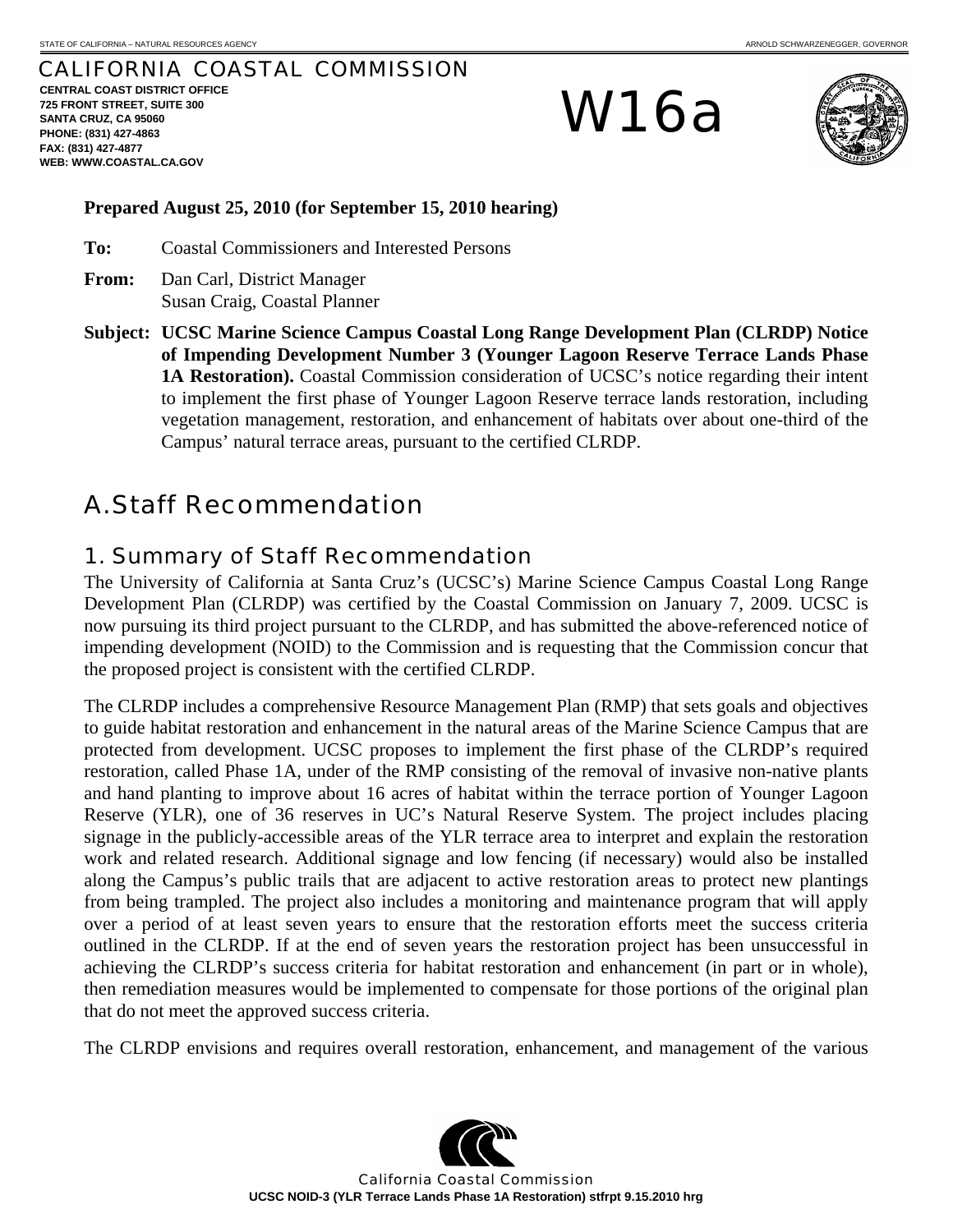#### UCSC CLRDP NOID 3 Younger Lagoon Reserve Phase 1A Restoration Page 2

habitats that make up the YLR terrace area outside of allowed development nodes, including the removal of non-native invasive plant species, the planting of appropriate coastal native plant species, management of the areas for habitat purposes, the installation of appropriate fencing and signage to protect and interpret the ongoing restoration activities, and a long-term commitment to monitoring and maintenance of these natural areas to meet the success criteria of the CLRDP. The CLRDP requires all of the Campus' terrace natural areas to be restored/enhanced within 20 years of CLRDP certification, with interim benchmarks that at least one-third of the restoration and enhancement be completed within seven years of CLRDP certification and that at least two-thirds be completed within 14 years of CLRDP certification. The proposed Phase 1A project is structured to address one-third of the natural areas within the allowed first seven-year time frame. The Phase 1A project satisfies the standards of the CLRDP, and will provide for the restoration and enhancement of a number of sensitive habitats on the Marine Science Campus site as is envisioned in and required by the certified CLRDP . **Staff recommends that the Commission determine that the project is consistent with the certified CLRDP.** The necessary motion and resolution are found at the bottom of the page below.

**Staff Note - NOID Action Deadline:** This NOID was filed as complete on August 11, 2010. The 30 working day action deadline is September 23, 2010. Thus, unless UCSC's Director of Campus Planning (or his/her designee) waives the University's right to a hearing by September 23, 2010 and agrees to extend the deadline to a date certain (up to three months is allowed per the CLRDP), the Commission has until September 23, 2010 to act upon this NOID or it will be deemed consistent with the CLRDP.

# 2. Staff Recommendation on CLRDP Consistency

Staff recommends that the Commission, after public hearing, find the proposed development project consistent with the certified CLRDP.

**Motion.** I move that Commission determine that the development described in UCSC Notice of Impending Development Number 3 is consistent with the certified University of California at Santa Cruz Coastal Long Range Development Plan.

**Staff Recommendation of Concurrence.** Staff recommends a **YES** vote. Passage of this motion will result in a determination that the development described in the UCSC NOID-3 is consistent with the certified UCSC CLRDP, and adoption of the following resolution and findings. The motion passes only by affirmative vote of a majority of the Commissioners present.

**Resolution to Find CLRDP Consistency.** The Commission hereby determines that the development described in UCSC Notice of Impending Development Number 3 is consistent with the certified University of California at Santa Cruz Coastal Long Range Development Plan for the reasons discussed in the findings herein.

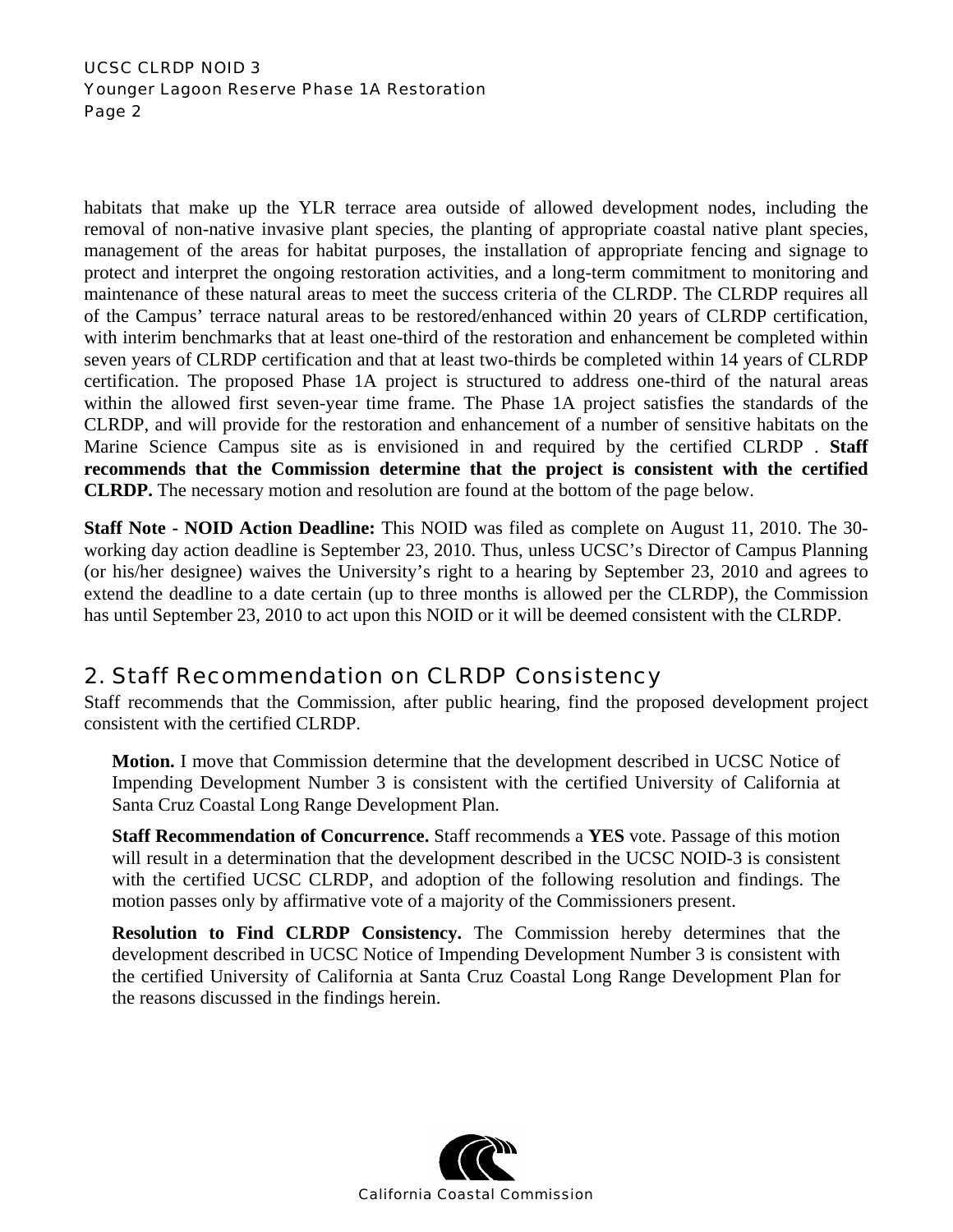# Report Contents

| C. Exhibits             |  |
|-------------------------|--|
| Exhibit A: Location Map |  |

Exhibit B: Phase 1A Restoration Areas

# B. Findings and Declarations

The Commission finds and declares as follows:

# 1. UCSC CLRDP

## A. General CLRDP Background

As an alternative to project-by-project coastal permit review, Coastal Act Section 30605 allows for universities to develop long range development plans for Coastal Commission certification. Once certified, each university is the primary entity responsible for ensuring that future development on the site is consistent with the certified long range development plans, subject to ongoing Commission oversight. UCSC's Marine Science Campus CLRDP was certified by the Coastal Commission on January 7, 2009.

# B. UCSC's Marine Science Campus

UCSC's Marine Science Campus site is located directly adjacent to the Monterey Bay National Marine Sanctuary just within the western border of the City of Santa Cruz in Santa Cruz County (see Exhibit A for a location map). The Campus site has been known locally for many years as Terrace Point. The main UCSC campus is located roughly two miles inland of the Marine Science Campus in the rolling foothills

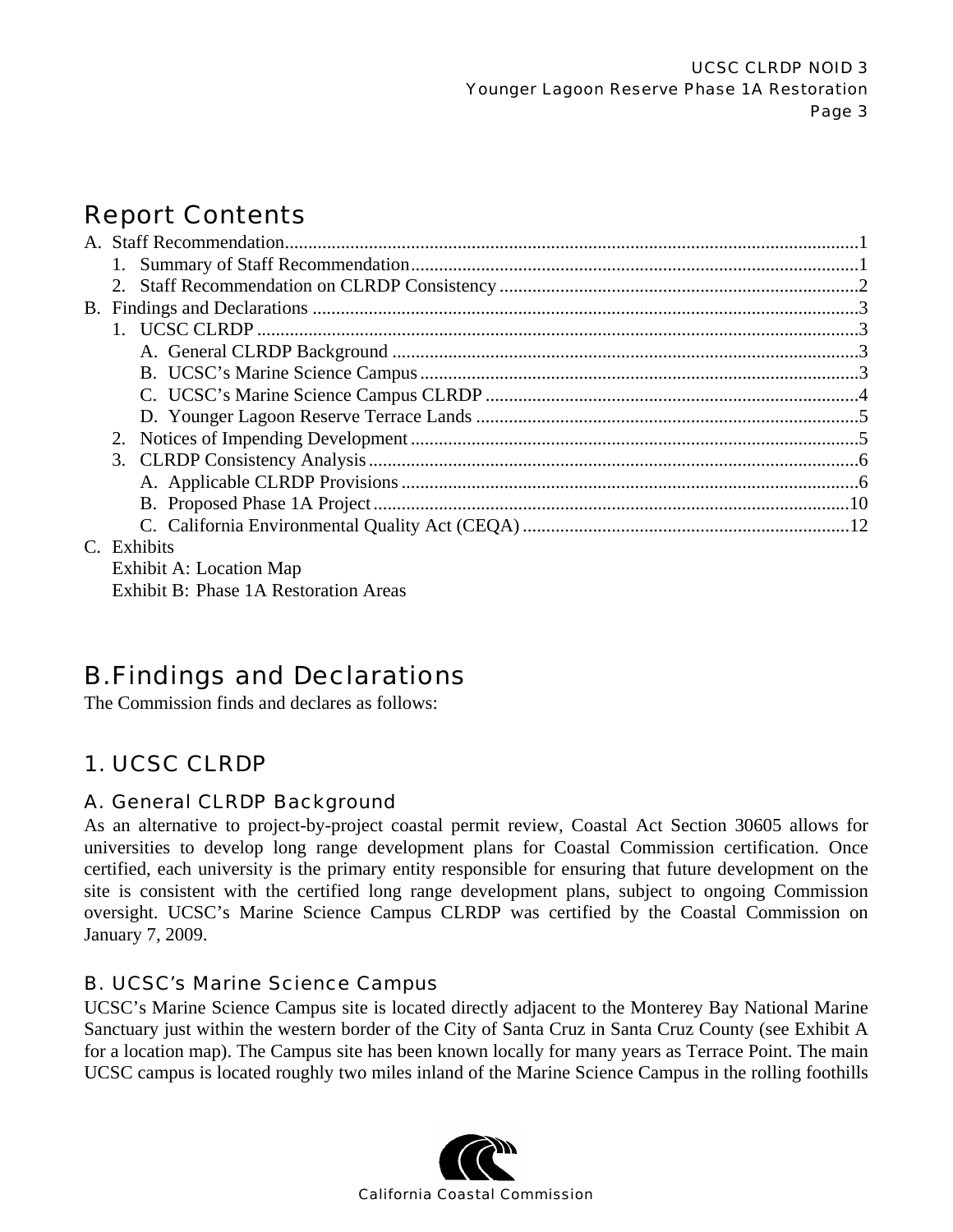#### UCSC CLRDP NOID 3 Younger Lagoon Reserve Phase 1A Restoration Page 4

northwest of downtown Santa Cruz. The Marine Science Campus is located at the outskirts of the City, seaward of Highway One, at the transitional boundary between the urbanized City area to the east and the rural north coast of the unincorporated County to the west. The Santa Cruz County north coast area is well known to the Commission for its sweeping vistas of both coastal agricultural fields and natural landscapes framed by the undulating coastal range. Much of this area is in extensive State Park and other rural public land holdings, and all of it is traversed by a rural stretch of Highway One. Although there are some limited residential enclaves (e.g., Davenport along the coast, and Bonny Doon in the mountains) in these mostly pastoral areas, this north coast area is part of the stretch of largely agricultural and undeveloped coastal lands extending nearly 50 miles to Half Moon Bay upcoast. The Campus site is located at the beginning of this stretch of coast as one heads upcoast out of the City of Santa Cruz and, by extension, out of the urbanized portion of northern Monterey Bay.<sup>1</sup>

The Campus is primarily made up of a relatively flat terrace area (roughly 73 acres) sloping gently from north to south (to the ocean) with the remainder occupied by a large arroyo feature (roughly 25 acres) on the west of the site, at the base of which lies Younger Lagoon, an estuarine lagoon that connects (at times) to the ocean. A sandy beach area fronts Younger Lagoon below the terrace. The lagoon, the beach, the arroyo and a portion of the terrace<sup>2</sup> make up Younger Lagoon Reserve (Reserve). The terrace portion of the site includes within it a 2.5 acre federally-owned parcel completely surrounded by UCSC property. Altogether, the Campus (including the federal in-holding and the Reserve) is about 100 acres.

In the general Campus vicinity, agricultural land extends to the west along the coast beyond the Reserve and the western Campus boundary. To the north are the Union Pacific Railroad tracks, the Raytek industrial facility, and Highway One. To the south lies the Sanctuary and the Pacific Ocean, and to the east is Antonelli Pond (above, or north of, Delaware Avenue) and the densely packed De Anza Mobile Home Park (residential) (below Delaware Avenue) beyond which is Natural Bridges State Park and past that West Cliff Drive in the City of Santa Cruz.

#### C. UCSC's Marine Science Campus CLRDP

1

UCSC's Marine Science Campus CLRDP was certified by the Coastal Commission on January 7, 2009. The CLRDP provides a blueprint for future development of the site including a maximum increase of about 600,000 square feet of new Campus facilities mostly within four distinct development zones (occupying about one-third of the terrace area) for an expanded Marine Science Campus. The CLRDP provides for roughly 340,000 gross square feet of potential new facilities within the four development zones in new one- and two-story buildings up to 36 feet tall, with the remainder in outdoor research and

<sup>&</sup>lt;sup>2</sup> As required by the CLRDP, the terrace areas located outside of the allowed development footprint on the Marine Science Campus were added to Younger Lagoon Reserve in 2009. Thus, when added to the original 25-acre Reserve area, Younger Lagoon Reserve now occupies 72 acres of the overall Campus.



<sup>&</sup>lt;sup>1</sup> The City of Santa Cruz is located at the upcoast end of the larger urban portion of northern Monterey Bay that extends downcoast through unincorporated Live Oak, the City of Capitola, and the more urban portion of south Santa Cruz County (i.e., the Aptos-Rio del Mar-Seascape areas). Though defined by city limit boundaries, these more urban areas all blend somewhat together as a larger urban "zone."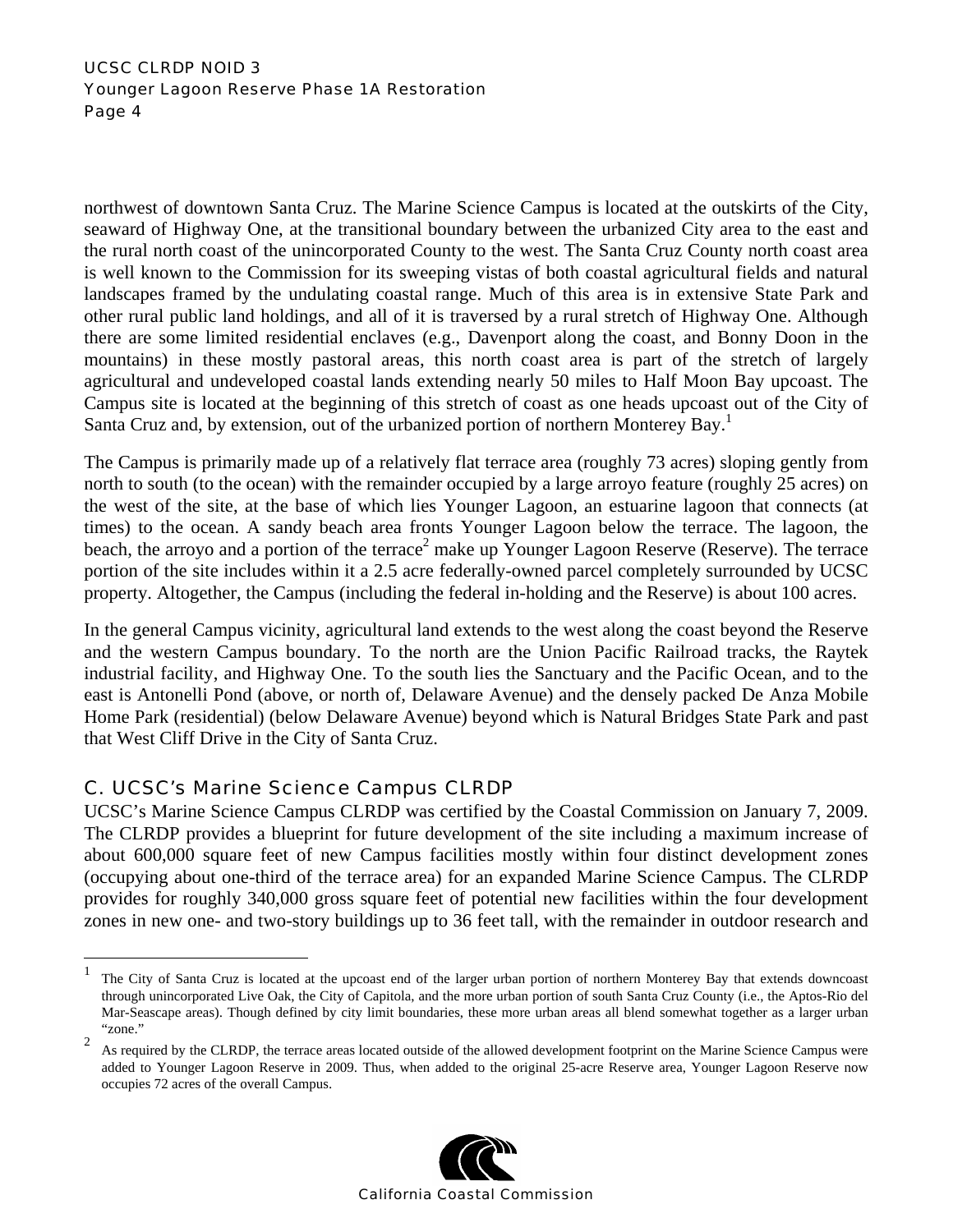support areas. The CLRDP also accounts for additional areas of roads, and some natural drainage ponds, outside of the four development nodes. Overall, and at full buildout, the CLRDP allows for the Campus to grow by about three times its size at certification. In addition to the building program, the CLRDP also provides for an expanded public access trail system and natural habitat restoration in those wetland and open space areas on the terrace that are not part of the proposed development zones (roughly 47 acres) that, per the CLRDP, have been recently added to Younger Lagoon Reserve.

## D. Younger Lagoon Reserve Terrace Lands

Younger Lagoon Reserve (YLR) was established in 1987 and is one of the 36 reserves that make up the University of California's Natural Reserve System of protected lands available for university-level instruction, research, and public outreach. The original reserve consisted of approximately 25 acres encompassing the lagoon itself and the upland habitat on the slopes surrounding the lagoon. An additional 47 acres of natural area located on the terrace portion of the Campus outside of the allowed development zones were incorporated into YLR in July 2008, bringing the current size of the reserve to approximately 72 acres.

Much of the Reserve, including portions of the terrace area, have been identified as environmentally sensitive habitat area (ESHA) by the CLRDP. Five distinct habitat types occur on the terrace: coastal bluff, coastal prairie, seasonal wetlands, forested wetlands, and grasslands. The terrace natural area supports a number of vegetation types, in both wetland and upland habitats, which in turn support a variety of resident and non-resident wildlife. Wildlife on the terrace includes a variety of species, ranging from amphibians and reptiles to small and large mammals and birds. The CLRDP Resource Management Plan (RMP) outlines parameters for the restoration, enhancement, and management of the natural areas on the terrace, including maintenance and enhancement of open space habitats, protection and enhancement of sensitive biotic elements, controlled public access, and long-term maintenance and monitoring.

# 2. Notices of Impending Development

<u>.</u>

Under a certified CLRDP, University development of specific projects contained in the CLRDP can proceed without a coastal permit provided the University sends a Notice of Impending Development (or a "NOID") to the Commission prior to undertaking development, and either the Commission deems the identified development project consistent with the CLRDP (with or without conditions to make it so) or does not respond in a timely manner to the NOID.<sup>3</sup> Pursuant to Coastal Act Sections 30605 and 30606, the Commission may impose conditions on such development project proposals only if it finds them inconsistent with the certified CLRDP.

<sup>&</sup>lt;sup>3</sup> Coastal Act Section 30606 requires that the University provide notice of an impending development at least 30 working days prior to pursuing it. CCR Section 13549 provides that a NOID is only filed following Executive Director review of the NOID and any supporting materials to ensure there is sufficient information for making the consistency determination. CCR Section 13548 requires that the Commission take action on the notice within 30 working days of filing of the NOID. In sum, if the Commission does not take action within 30 working days of filing of the NOID, the identified development project is deemed consistent and can proceed.

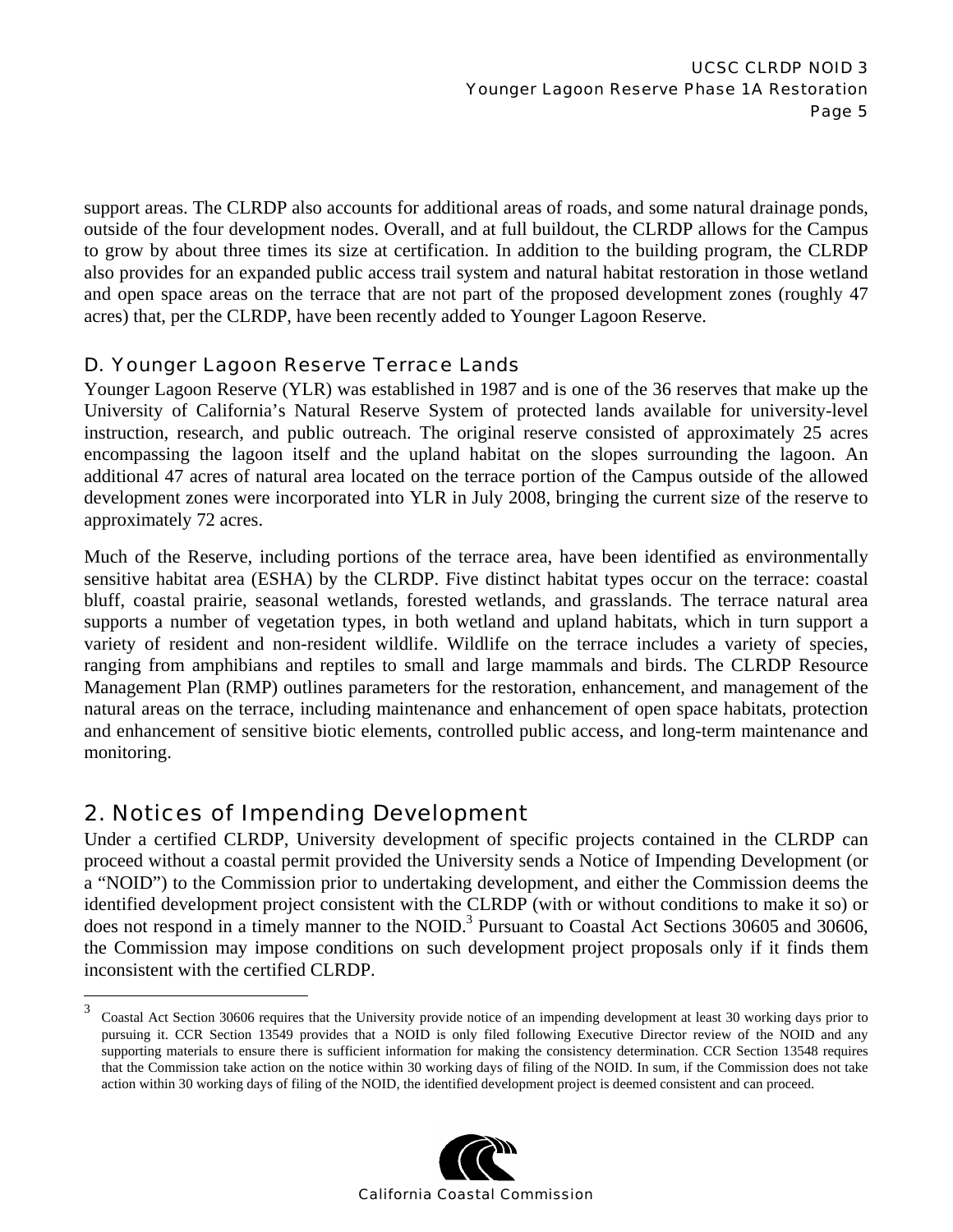UCSC NOID 3 was filed as complete on August 11, 2010, and the 30-working day action deadline is September 23, 2010. Thus, unless UCSC's Director of Campus Planning or his/her designee waives the University's right to a hearing within thirty working days and agrees to extend the deadline to a date certain (up to three months is allowed per the CLRDP), the Commission has until September 23, 2010 to act upon this NOID or it will be deemed consistent with the CLRDP.

# 3. CLRDP Consistency Analysis

### A. Applicable CLRDP Provisions

The CLRDP includes multiple provisions that require protection, enhancement, and restoration the natural areas of the Campus outside of development zones, including specific requirements applicable to YLR:

*Policy 2.5 - Ensuring Appropriate Land Uses on the Marine Science Campus. All development and uses on the Marine Science Campus shall be limited to marine/coastal research and education, resource protection, and public access development and uses, including primarily coastal dependent and coastal related development and uses. All other development and uses on the Marine Science Campus shall be prohibited.* 

*Policy 3.2 - Protection and Restoration of Habitat Areas. The biological productivity and the quality of coastal waters, streams, and wetlands, appropriate to maintain the optimum populations of marine organisms and for the protection of human health shall be maintained and, where feasible, restored through among other means minimizing adverse effects of wastewater discharges, controlling runoff, preventing depletion of ground water supplies and substantial interference with surface water flow, encouraging wastewater reclamation, maintaining natural vegetation buffer areas that protect riparian habitats, and minimizing alteration of natural watercourses. Campus natural areas (i.e., areas outside of defined development zones) shall be protected, restored, enhanced, and managed as high-quality open space and natural habitat areas.* 

*Implementation Measure 3.2.2 - Management of Terrace Wetlands. The terrace wetlands shall be protected and enhanced by improving surface water flow, removing non-native and invasive plants, promoting the abundance and diversity of native plant species through small-scale plantings, creating buffers, implementing the Drainage Concept Plan (Appendix B), controlling access by humans and non-native animals, and implementing other enhancement measures in accordance with the provisions of this CLRDP, including its Resource Management Plan (Appendix A).* 

*Implementation Measure 3.2.4 - Management of Special Status Species Habitat. Special status animal species and their habitats shall be protected, and their habitats enhanced consistent with the Resource Management Plan (Appendix A), including through protection and enhancement of* 

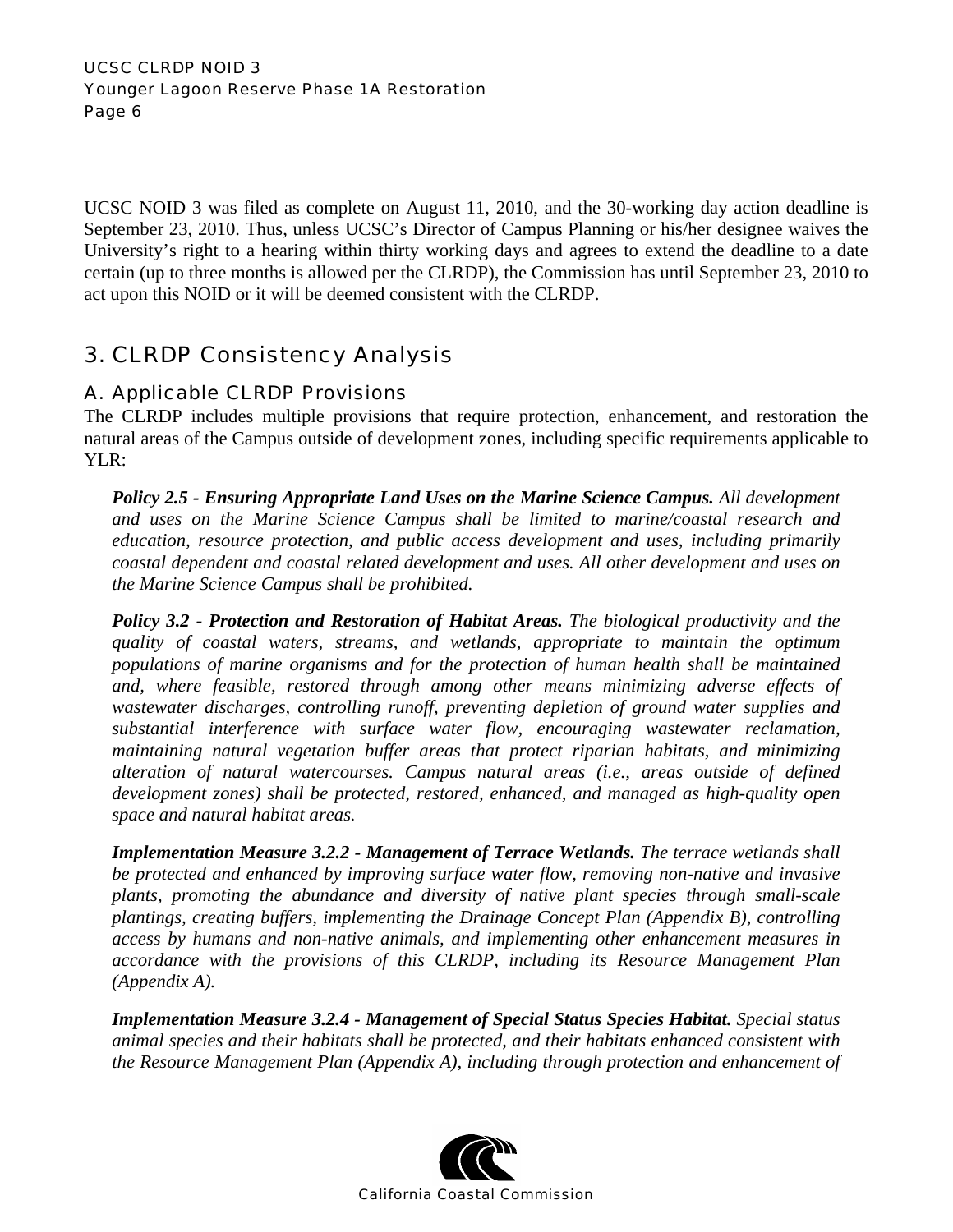*wetland habitats (including for California redlegged frog) and grassland/scrub-grassland habitats outside of development zones (including for special status bird species), through protection from non-native predators, and through implementation of other enhancement measures in accordance with the provisions of this CLRDP.* 

*Implementation Measure 3.2.5 - Protect Habitat Areas From Human Intrusion. Habitat areas on the Marine Science Campus shall be protected against degradation from human intrusion by developing trails and interpretive signs, managing trail use, and implementing other enhancement measures in accordance with the provisions of this CLRDP.* 

*Implementation Measure 3.2.6 - Natural Area Management. The University shall restore, enhance, and manage all areas located outside of defined development zones (except for approved streets and trails) as high-quality open space and natural habitat area.* 

*Implementation Measure 3.2.8 - Maintenance and Monitoring of Terrace Habitats. Long-term maintenance and monitoring programs for the terrace habitats shall be developed and implemented in accordance with the provisions of this CLRDP.* 

*Implementation Measure 3.2.10 - Natural Areas Habitat Management. Within six (6) months of CLRDP certification, the University in consultation with the Executive Director of the California Coastal Commission shall convene a scientific advisory committee (SAC) to guide the restoration, enhancement, and management of natural areas (i.e., all areas outside defined development zones, except for Younger Lagoon Reserve) on the Marine Science Campus (see Appendix A). Natural areas restoration, enhancement, and management may be completed in up to three phases corresponding to dividing the natural area into thirds (i.e., where Phase 1 accounts for at least one-third of the natural area, Phase 1 plus Phase 2 accounts for at least two-thirds, and all of the three phases together account for all of the natural area). All restoration, enhancement, and management activities shall be guided by Specific Resource Plans developed by the University in accordance with the SAC and the criteria contained in the Resource Management Plan (Appendix A) and current professional standards for such plans. The SAC shall be responsible for guiding development of Specific Resource Plans and shall complete its work on the Specific Resource Plan for Phase I restoration and enhancement efforts within four (4) months of convening. The content of Specific Resource Plans shall be consistent with the performance standards set forth in Appendix A, which may be adapted periodically based on findings from ongoing restoration work. The University shall file a Notice of Impending Development for Phase I work within one (1) year of CLRDP certification. All natural areas restoration and enhancement shall be completed within 20 years of CLRDP certification, with interim benchmarks that at least one-third of the restoration and enhancement shall be completed within seven years of CLRDP certification and that at least two-thirds shall be completed within 14 years of CLRDP certification.* 

*Implementation Measure 3.2.14 - Non-Invasive Native Plant Species Required. All* 

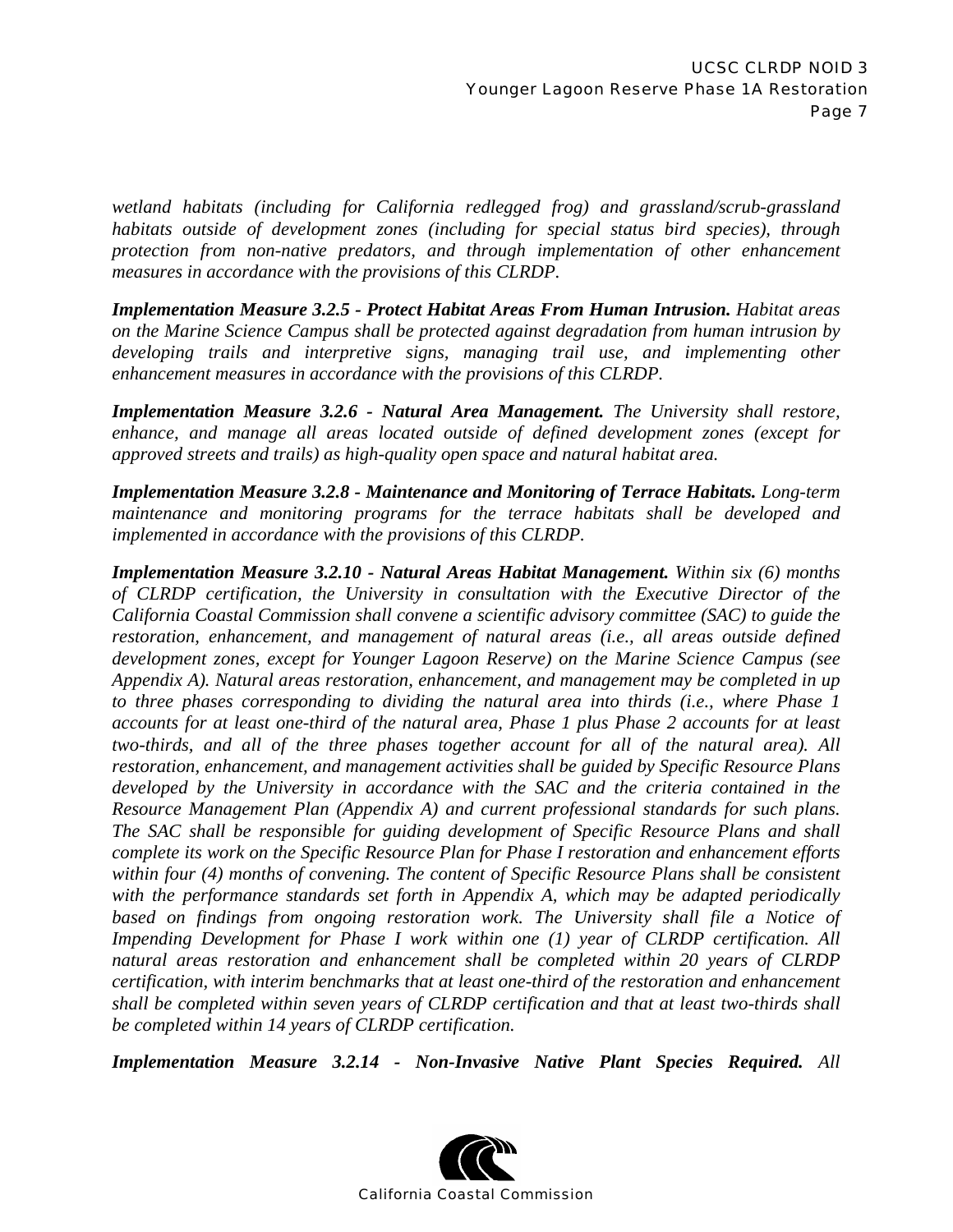*landscaping and vegetation on the Campus (including restoration and enhancement plantings, screening vegetation, stormwater system plantings, ornamental plantings, and all other plant material) shall be limited to non-invasive native plant species that are appropriate to the habitat and region and that are grown from seeds or vegetative materials obtained from local natural habitats so as to protect the genetic makeup of natural populations. Horticultural varieties shall not be used. Except for the planting of Monterey cypress, only locally collected seed, cuttings, and/or other propagules shall be used for landscaping. If feasible, materials should be collected from coastal habitats that are located within approximately one mile of the Campus and seaward of Highway 1.* 

*Policy 3.5 - Special Protection for Younger Lagoon Reserve. The University recognizes the special biological significance of Younger Lagoon Reserve for habitat value and for research and education and therefore shall continue to provide special protection for the property by retaining it as part of the University's Natural Reserve System and protecting it consistent with this CLRDP.* 

*Implementation Measure 3.5.1 - Protection and Enhancement of YLR Habitats. The native plant and animal habitats of Younger Lagoon Reserve shall be protected and enhanced by controlling and removing non-native and invasive plant species, promoting the abundance and diversity of native plant species through small-scale plantings and re-vegetation of areas where exotics and/or invasives have been removed, implementing the Drainage Concept Plan (Appendix B), maintaining and installing fencing/barriers consistent with this CLRDP to control trespass from the terrace portion of the site into YLR, limiting access by humans (except access otherwise allowed by this CLRDP), prohibiting domestic pets, and other appropriate means that may become available.* 

*Implementation Measure 3.5.2 - Protection of Special Status Species in YLR. Habitats for special status animal species that use Younger Lagoon Reserve shall be protected and enhanced.* 

*Implementation Measure 3.5.3 - Protection of YLR Resources. The biological productivity and quality of YLR shall be protected, including by minimizing the effects of stormwater discharges and entrainment, controlling runoff, preventing depletion of ground water supplies, maintaining natural vegetation buffers areas and minimizing alteration of natural features.* 

*Implementation Measure 3.5.4 - Development of Monitoring and Maintenance Program. Long-term maintenance and monitoring programs for Younger Lagoon Reserve shall be developed and implemented to assist in long-term preservation of species and habitats in accordance with the provisions of this CLRDP.* 

#### *Planning Objectives 4.1.2 - Protecting Natural Resources on the Site.*

 *Avoid or minimize adverse effects on the natural physical setting consistent with the resource protection provisions of the California Coastal Act and other environmental* 

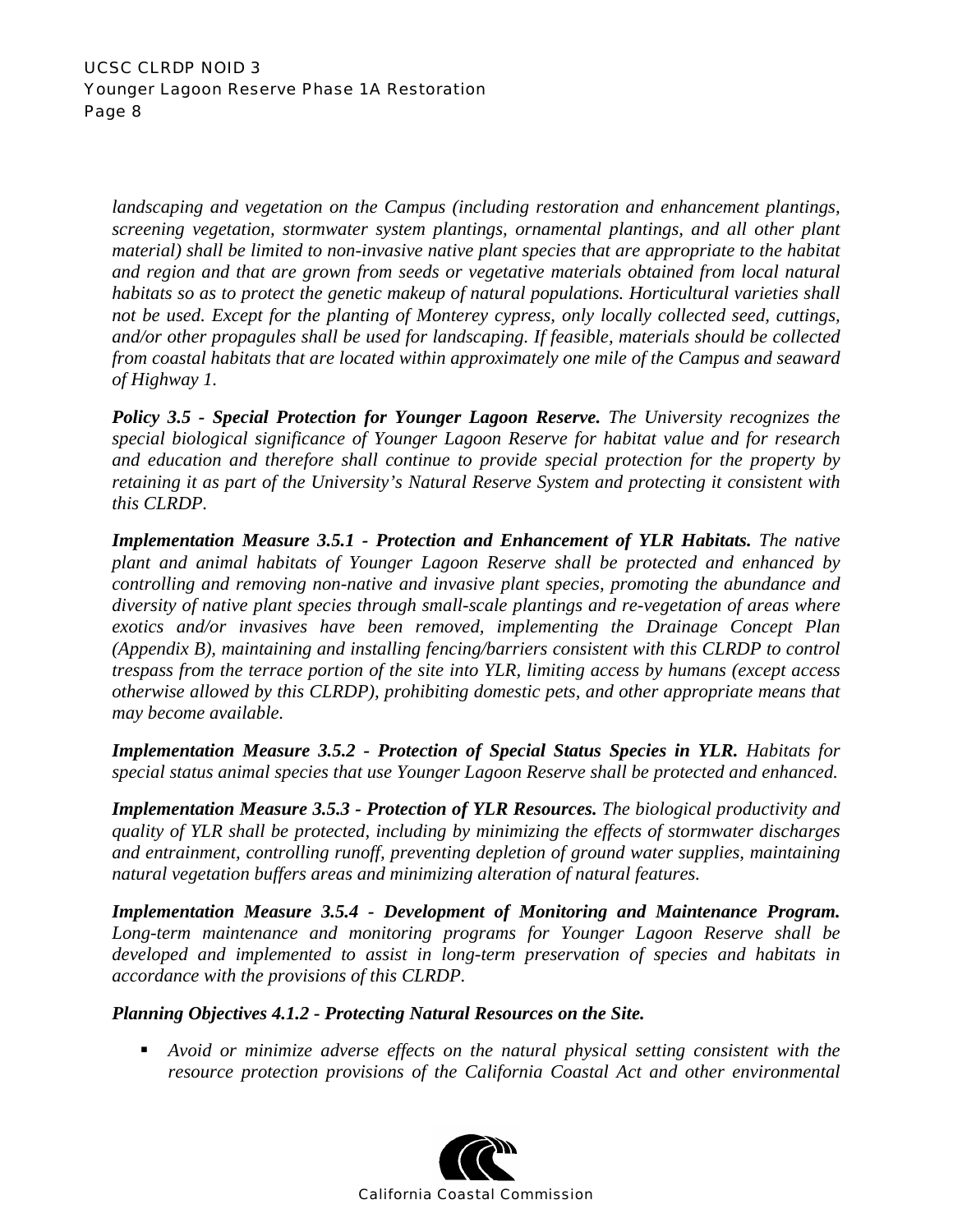*regulations, and consistent with achieving the planning objectives described above.* 

- **•** Rely on infill and clustering of facilities to provide for efficient use of the land while *limiting development of undeveloped lands to the maximum extent feasible.*
- *Protect and enhance environmentally sensitive habitat areas and other coastal resources including vegetative and wildlife habitats.*
- *Site development in areas with similar uses to support pedestrian travel and to minimize vehicle use for circulation within the site.*

#### *Resource Management Plan Goals for the Terrace.*

*Goal 1. Maintain open space areas; protect and enhance the grassland, ruderal, and coyote brush scrub-grassland areas through eliminating highly invasive weeds, controlling lower priority weeds, promoting the abundance and diversity of native plant species through smallscale plantings, and preventing unauthorized trail development.* 

*Goal 2. Protect and enhance the coastal bluff areas through eliminating highly invasive weeds, promoting the abundance and diversity of native plant species through small-scale plantings, preventing unauthorized trail development, and increasing the extent of coastal bluff vegetation.* 

*Goal 3. Protect and enhance wetlands by improving surface water flow, controlling weeds, promoting the abundance and diversity of native plant species through small-scale plantings, creating buffers, implementing the CLRDP Drainage Concept Plan, and controlling access by humans and non-native animals.* 

*Goal 4. Protect wetlands from adverse impacts due to weeds, noise, human and non-native animal intrusion, lighting, predation, and sedimentation.* 

*Goal 5. Protect and enhance the wildlife corridor and wildlife corridor buffer areas by appropriately siting and designing development adjacent to them (and trails that may be adjacent and/or that may pass through them), eliminating highly invasive weeds, planting native species to provide better protective cover and visual screening for wildlife than existing vegetation, maintaining existing surface drainage patterns, controlling access by humans and non-native animals and providing a safe crossing for wildlife if Shaffer Road is improved.* 

*Goal 6. Protect YLR from adverse impacts associated with terrace use by enhancing the YLR buffer area (including the berm in the lower portion of the terrace) through enhanced fencing and vegetative screening to block terrace noise, lights, and activities from YLR, controlling highly invasive weeds, and replanting with native species.* 

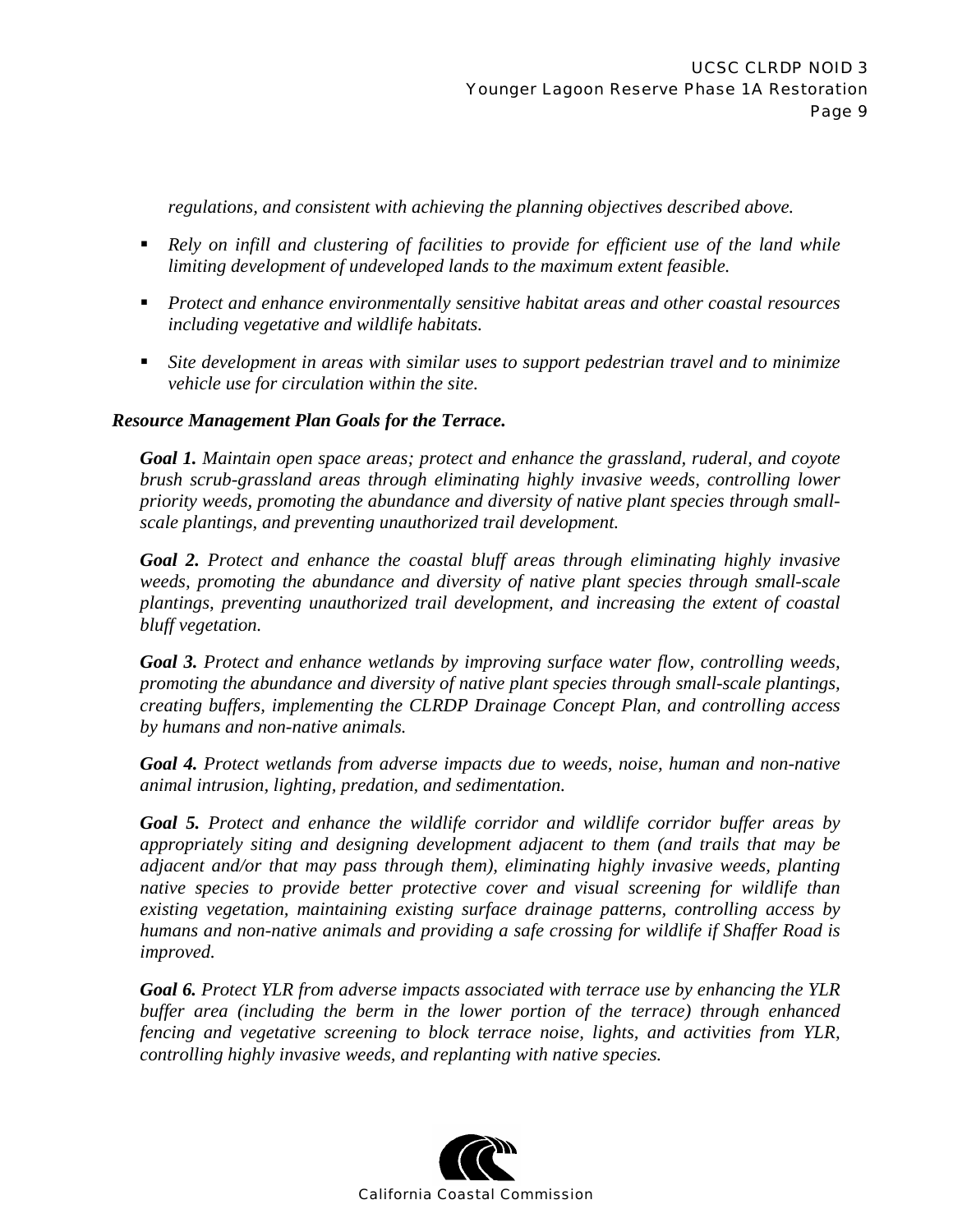Thus, the CLRDP contains strong goals, objectives, policies, and other implementing provisions that envision and require the restoration, enhancement, and management of the natural areas on the Marine Science Campus, including the terrace area now associated with Younger Lagoon Reserve.

## B. Proposed Phase 1A Project

 $\overline{a}$ 

CLRDP Implementation Measures 3.2.5 and 3.2.6 provide protection parameters for habitat areas located on the UCSC Marine Science Campus. CLRDP Policy 3.5 and Implementation Measures 3.5.1- 3.5.6 provide special protections for the habitats and the special status species found in the Younger Lagoon Reserve. Implementation Measures 3.2.2 and 3.2.8 specifically require protection, enhancement, long-term maintenance and monitoring of the terrace natural areas. Implementation Measure  $3.2.10<sup>4</sup>$ states that restoration, enhancement, and management activities may be accomplished in up to three phases as guided by Specific Resource Plans (SRPs)<sup>5</sup> developed by the University in accordance with the CLRDP Scientific Advisory Committee (SAC) and the criteria contained in the CLRDP's Resource Management Plan and current professional standards for such plans.

The University proposes to implement Phase  $1A<sup>6</sup>$  of the SRP for the restoration of natural habitat within the YLR terrace area. The goal of such restoration efforts is to create and enhance a mosaic of coastal habitats to preserve biodiversity, provide habitat for special status species, and buffer stormwater runoff. With about 47 acres outside of the development zone to be restored over the next 20 years, approximately 16 acres – or about one-third of the area overall – will be restored during each of the three SRP phases. SRP Phase 1A would focus on enhancement of coyote-brush scrub grassland, grassland, coastal bluff scrub, wetland willow, and wetland buffer areas (see Exhibit B for a map of the Phase 1A restoration areas by habitat type) and includes the following objectives:

 Increase native plant species richness and percent cover and decrease non-native plant cover in all terrace habitats.

<sup>6</sup> Phase 1B of the SRP would include hydrologic modifications to wetlands on the Terrace Lands and will be the subject of a future NOID.



Note that, as certified, this implementation measure exempts YLR from the requirements for natural areas habitat management. This is because at the time of certification, YLR consisted of approximately 25 acres that encompassed the lagoon itself and the upland habitat on the slopes surrounding the lagoon, and the CLRDP was premised on requiring natural area restoration and enhancement on the terrace above the lagoon area. Thus, this 25-acre area is not subject to the requirements of Policy 3.2.10. However, the terrace lands are subject to this requirement, even though they have since been incorporated into YLR. (The CLRDP by its own terms requires a CLRDP amendment to account for such textual anomalies in the CLRDP associated with the incorporation of the terrace areas into YLR, but such amendment has not yet been completed by the University.) In other words, the CLRDP does not require that Younger Lagoon and its upslope areas be restored/enhanced, but does require such restoration and enhancement of the terrace areas. This CLRDP distinction emanates from the determination that the lagoon environs was (and is) already high quality habitat. The CLRDP requires long-term protection and management for all non-development areas, including all of Younger Lagoon and the terrace areas.

<sup>5</sup> The SRP for Phase 1 addresses the first seven-year phase of RMP implementation. By the concluding year of the first 7-year phase of restoration, a second SRP will be written to direct Phase 2 of the restoration effort (years 7-14) and by year 14, the final SRP will be written for Phase 3 (years 14-21) of the restoration effort.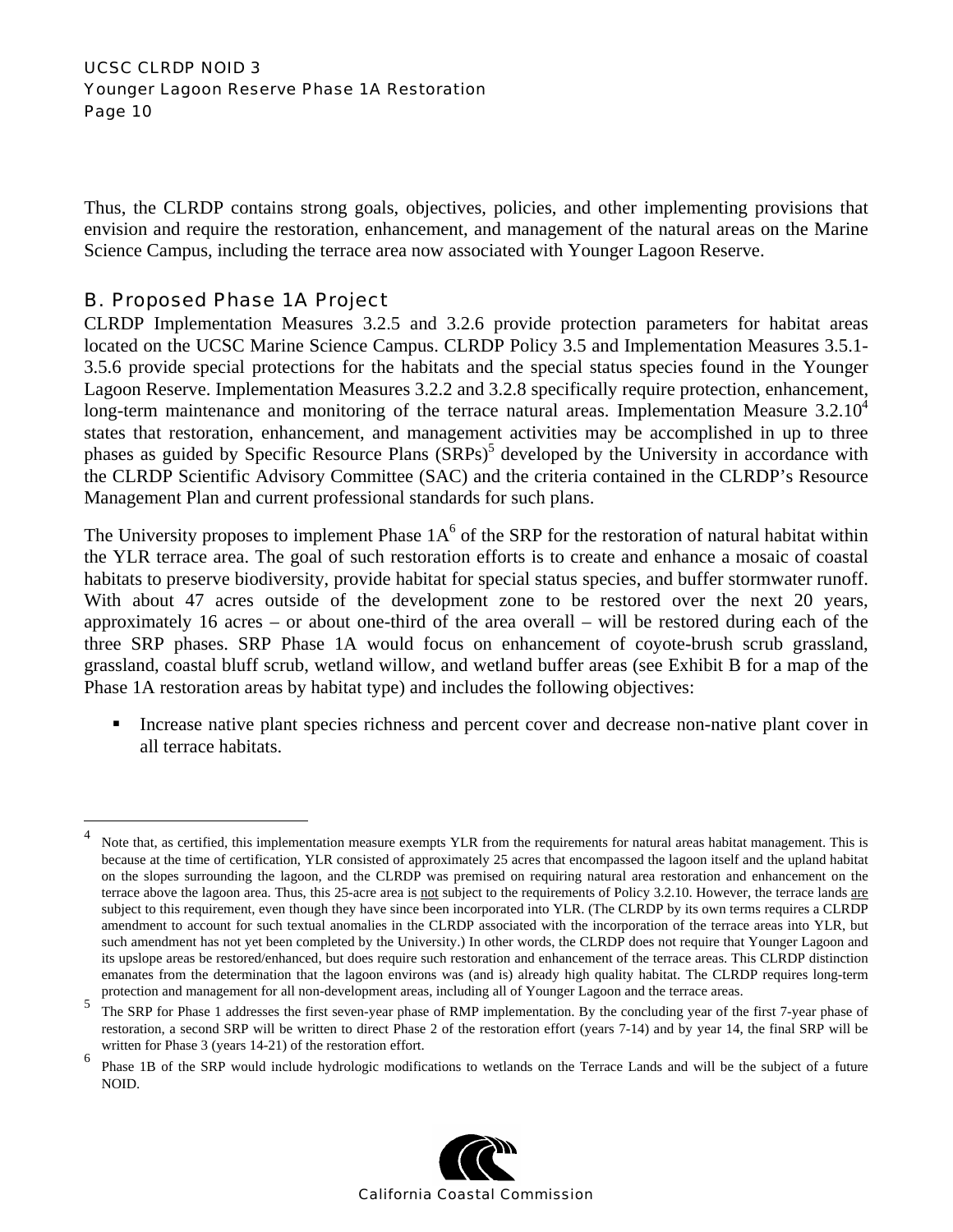• Control Priority-1 weeds<sup>7</sup> (non-native invasive plant species) throughout the terrace.

All Priority-1 weeds would be controlled as they are detected throughout the Terrace lands. Removal of Priority-1 weeds may include hand pulling/mechanical control, winching, clipping/weed whacking, flaming, solarization (i.e., laying down black agricultural plastic), burning, grazing, and herbicide application. Larger Monterey pine and Monterey cypress would be controlled by cutting the aboveground material from the root, while seedlings would be controlled by hand pulling and/or digging. Any herbicide application would follow the standards of the California Department of Pesticide Regulation (CaDPR) and would be done by a CaDPR qualified applicator. Only registered aquatic herbicides would be used near wetland areas. Due to their potential to re-invade, all Priority-1 weeds with viable propagules would be solarized and composted onsite or bagged after removal and disposed of offsite.

Native plantings will be used throughout SRP Phase 1A to replace non-native plants that are removed, improve plant cover as appropriate, and enhance native habitats. As required by the CLRDP, the proposed planting palette is made up exclusively of native taxa that are appropriate to the individual habitats and the region. Seed and/or vegetative propagules would be obtained from local sources so as to protect the genetic makeup of natural populations and increase the probability of successful establishment. All planting would be done by hand. Ideally, plant installation will commence after the first winter rain and end well before the rains stop, ensuring that plants are naturally watered in and established before the summer dry period. However, if supplemental irrigation is needed, plants will be watered using one or all of the following methods: application by a water truck, by hose, by hand, or by overhead sprinkling. Supplemental irrigation is likely to be needed only in the summer and fall months in the first year after planting.

During Phase 1A, signage would be placed in the publicly-accessible areas of the terrace to interpret and explain the restoration work and related research. Additional signage or low fencing would also be installed along public trails that are adjacent to active restoration areas to protect new plantings from being trampled. All signage and fencing will comply with the CLRDP's sign and design standards (as described in Chapter 6 of the CLRDP) to avoid visual impacts while also providing maximal public access consistent with ongoing restoration activities.

The proposed project includes a monitoring program to evaluate whether the CLRDP's success criteria,

 $\overline{a}$ 

<sup>&</sup>lt;sup>7</sup> The CLRDP assigns Priority-1 weed status to non-native plants that are large in stature, slow but steadily-spreading, and capable of invading and out-competing native plants in established plant communities. On the Marine Science Campus these include ice plant, Jubata (Pampas) grass, cape ivy, panic veldgrass, fennel, French broom, Harding grass, Himalayan blackberry, Monterey pine, and Monterey cypress. The Monterey pine and Monterey cypress on the site (fewer than 10 small trees) were either planted as landscape plants or grew from seeds transported to the site in wood chip mulch. Both species are fast growing, spread easily by seed, and once established shade out and invade native scrub, grassland and wetland habitats. As the University is actively trying to restore, enhance and protect these habitats, the Scientific Advisory Committee was unanimous in recommending that the University 1) remove the existing Monterey pine and Monterey cypress trees from the reserve, 2) refrain from planting any additional Monterey cypress or Monterey pine in the reserve, 3) remove any seedlings as they are detected in the reserve, and 4) encourage the campus to both seek alternatives for landscaping and remove any existing Monterey pine and Monterey cypress trees from the campus lands if possible. There are other native trees and shrubs that are not invasive and could be used for screening future development on the Marine Science Campus, such as California wax myrtle, Red flowering currant, Box elder, etc.

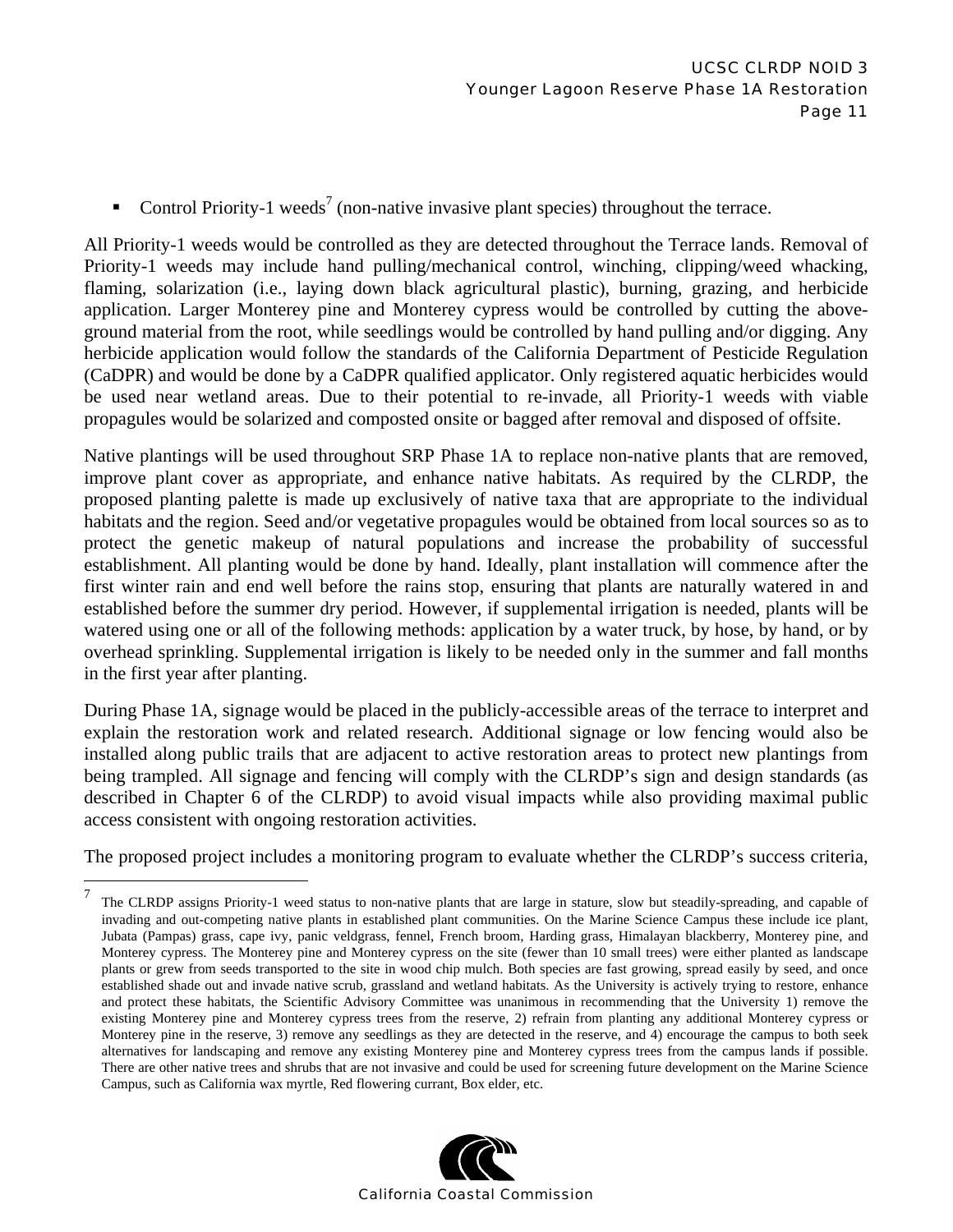#### UCSC CLRDP NOID 3 Younger Lagoon Reserve Phase 1A Restoration Page 12

including for native plant cover and species richness, are being met. Monitoring will take place over a 7 year period. Results from the monitoring program will be included in reports that will be submitted by December  $31<sup>st</sup>$  of each year to University planning staff, the Executive Director, and the Scientific Advisory Committee. A final monitoring report will be submitted to the Executive Director at the end of the final monitoring period of Phase 1. If the final report indicates that the project has been unsuccessful in achieving the required success criteria for habitat restoration and enhancement (in part or in whole), then the final report will identify remediation measures to be implemented to compensate for those portions of the original plan that do not meet the approved success criteria.

The University's proposed Phase 1A project meets the requirements of Policy 3.2, Implementation Measures 3.2.6 and 3.2.10, and the other habitat-protection and restoration requirements of the CLRDP because the Phase 1A project will implement the CLRDP's required long-term habitat restoration, enhancement, and monitoring and management activities for the natural terrace areas located outside of the development areas. The Phase 1A project is consistent with Implementation Measures 3.2.14 and 3.5.1 because it includes removal of non-native invasive plant species on the site and restoration with coastal native plant species that are appropriate to the individual habitats on the site. The Phase 1A Plan meets the requirements of Implementation Measures 3.2.5 and 3.5.1 because it includes appropriate fencing to protect restored areas from unauthorized public access, along with interpretive signage to inform the public of the sensitive nature of the habitat areas and to educate the public regarding the Campus and the restoration. Furthermore, the proposal includes implementation of a seven-year monitoring and maintenance program that will provide data on coverage and richness of native plant species to evaluate the success of the restoration efforts. Data compiled from monitoring and maintenance activities will be included in the CLRDP-required annual reports. In order to remedy any potential deficiencies in meeting the required success criteria, each report will discuss solutions and adaptive strategies to tackle unforeseen circumstances or new findings that require a change in restoration practices to better achieve the success criteria. These monitoring and maintenance activities meet the requirements of Implementation Measure 3.2.10 and will assist in long-term preservation of species and habitats on the Campus terrace, as required by Implementation Measure 3.5.4.

In summary, the CLRDP envisions restoration of the various habitats outside of Marine Science Campus development zones on the terrace, including the removal of non-native invasive plant species, the planting of appropriate coastal native plant species, the installation of appropriate fencing and signage to protect and interpret the ongoing restoration activities, and a long-term commitment to monitoring and maintenance of the restored areas to meet the success criteria developed by the Scientific Advisory Committee and the certified CLRDP. The University's submittal is consistent with the restoration and habitat management parameters certified by the Commission in 2009. Thus, as proposed by the University, implementation of Younger Lagoon Reserve Resource Plan Phase 1A is consistent with the certified CLRDP.

## C. California Environmental Quality Act (CEQA)

Section 13096 of the California Code of Regulations requires the Commission to make a specific finding

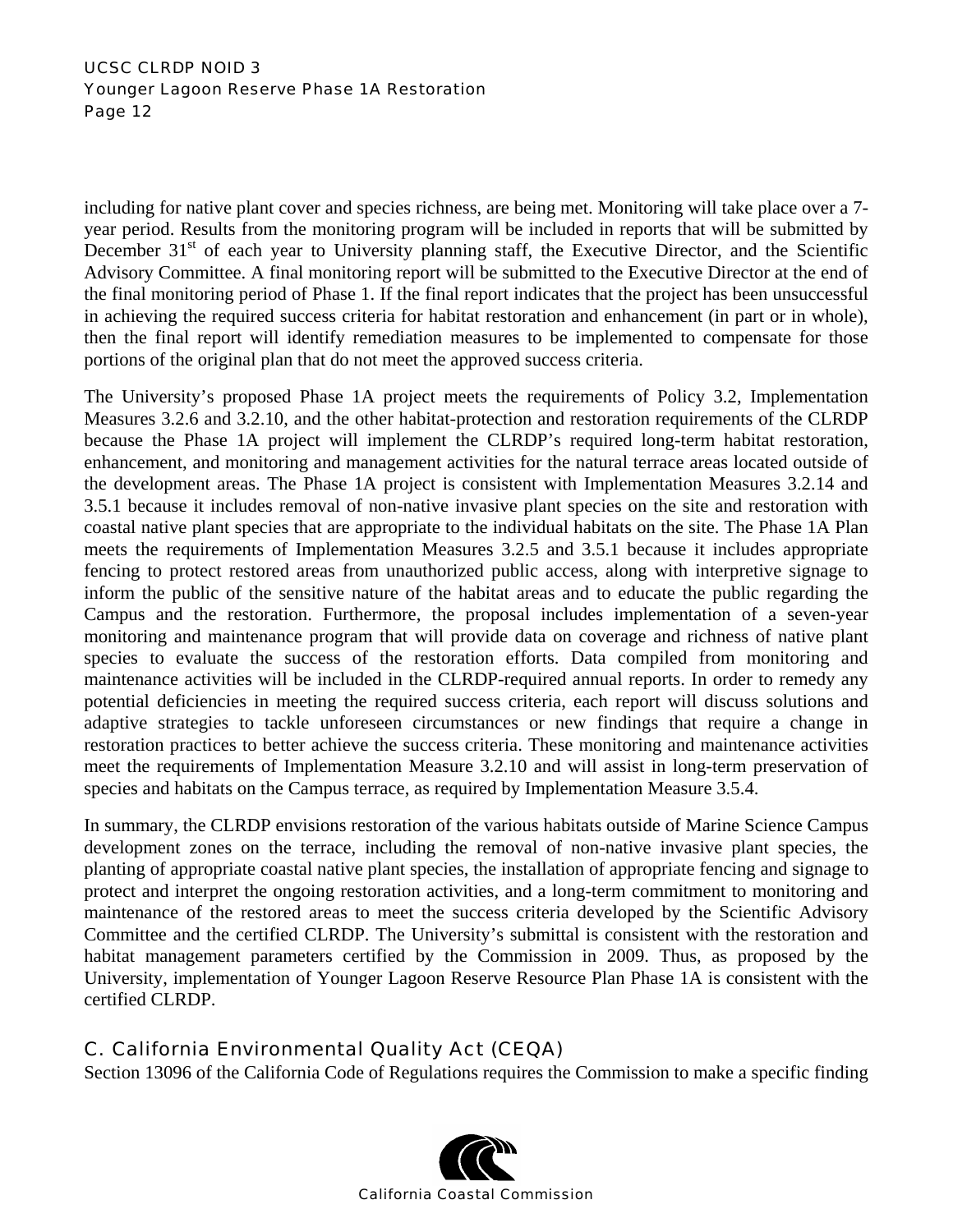that a permit application is consistent with any applicable requirements of CEQA. This requirement also applies to the Commission's review of NOIDs, based on Regulation Section 13550(d). Section 21080.5(d)(2)(A) of CEQA prohibits a proposed development from being approved if there are feasible alternatives or feasible mitigation measures available which would substantially lessen any significant adverse effect which the activity may have on the environment.

The University, as the lead agency under CEQA, certified a Final EIR (FEIR) for the CLRDP in September 2004. In November 2006, the University certified an addendum to the FEIR to respond to changes in the CLRDP in the time since the original FEIR certification, including changes stemming from Coastal Commission review of the CLRDP prior to certification.<sup>8</sup> In July 2010, the University certified a second addendum to the FEIR, which describes and analyzes the potential environmental effects of the specific activities that would implement Phase 1A of the Specific Resource Plan, and found that Specific Resource Plan Phase 1A is in conformance with the requirements of CEQA.

The Coastal Commission's review and analysis of land use proposals has been certified by the Secretary of Natural Resources as being the functional equivalent of environmental review under CEQA. The Commission has reviewed the relevant coastal resource issues raised by the proposed project and has determined that the proposed project will not have adverse impacts on coastal resources. All public comments received to date have been addressed in the findings above. All above findings are incorporated herein in their entirety by reference.

The Commission finds that the proposed project will avoid significant adverse effects on the environment, within the meaning of CEQA. As such, there are no additional feasible alternatives or feasible mitigation measures available that would substantially lessen any significant adverse environmental effects that approval of the proposed project would have on the environment within the meaning of CEQA. The proposed project will not result in any significant environmental effects for which feasible mitigation measures have not been employed consistent with CEQA Section  $21080.5(d)(2)(A)$ .

1



<sup>8</sup> FEIR Addendum Number 1, dated certified November 29, 2006.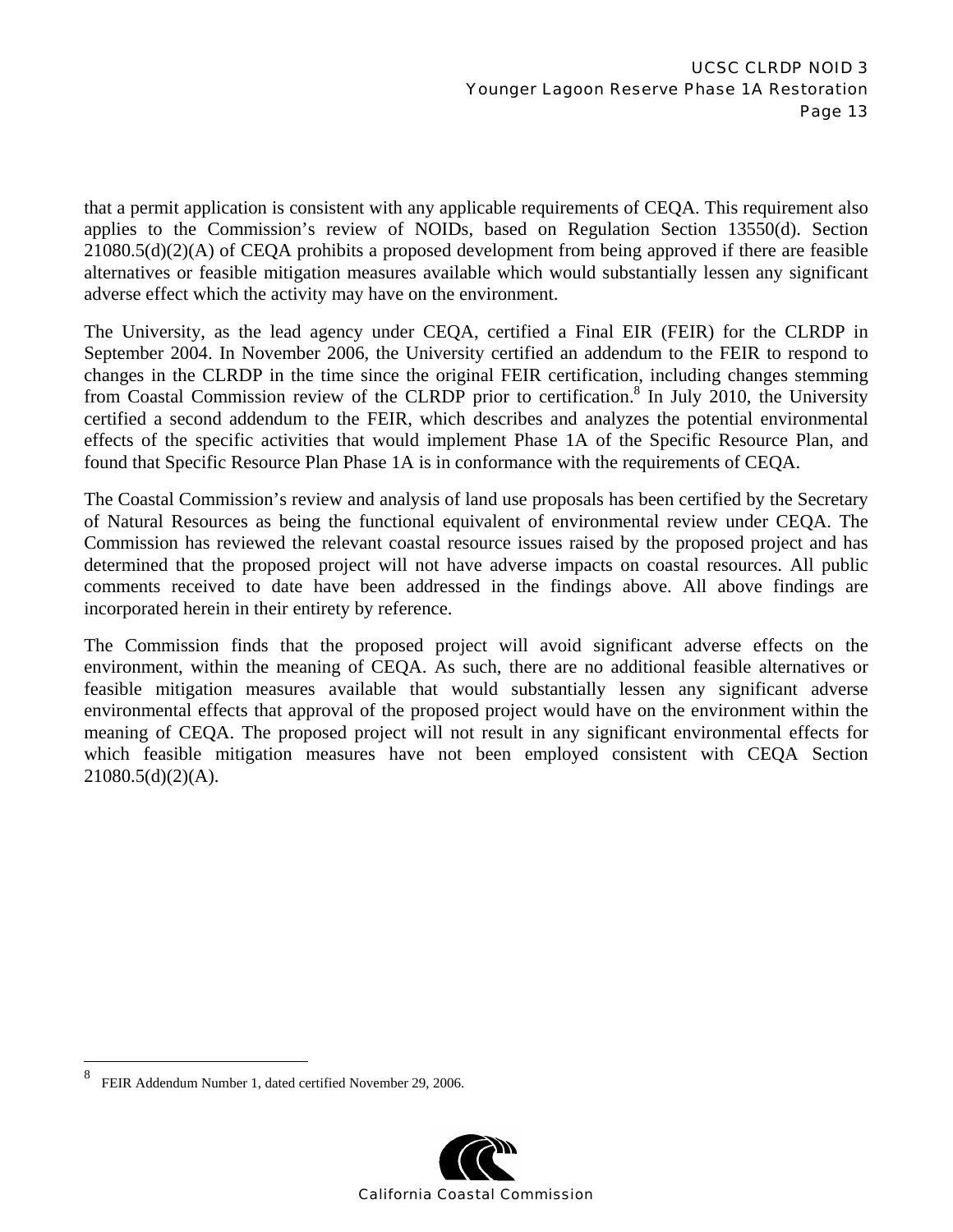

file://\\imsapp.coastal.ca.gov\GeoTools\Central\_Coast\_Area\_Regional\_Loc... 8/17/2010